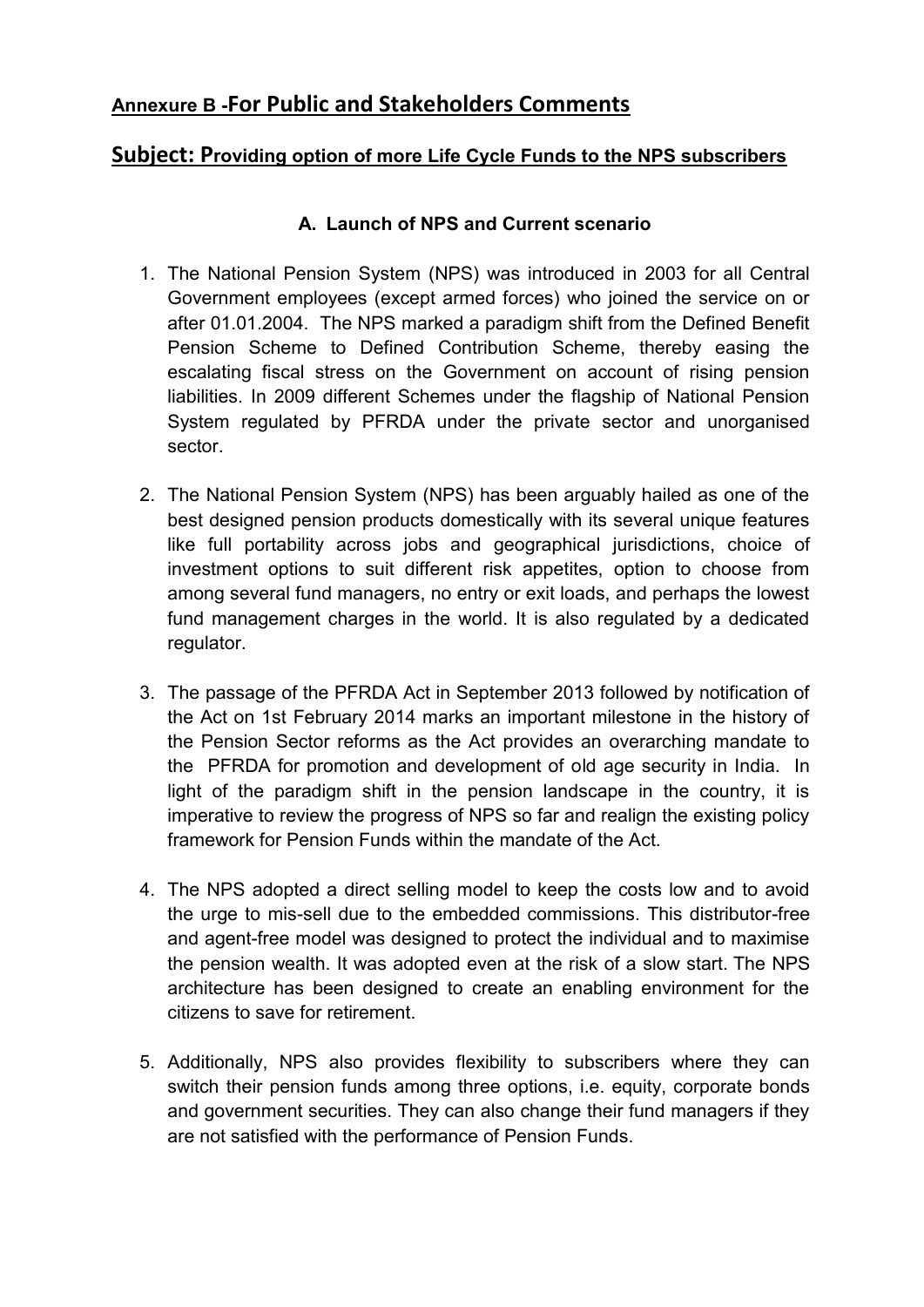#### **B. Need of Revamping**

- It is more than 12 years under NPS Govt. Sector and 6 (six ) year since NPS was introduced in the market to cater to the retirement needs of Private Sector/Unorganised Sector subscribers.
- The NPS has made noticeable progress from the time of its inception, on boarding about 1 Crore subscribers with a total AUM exceeding 100000 crores by Dec 2015, with only 12% of the workforce covered by any kind of old age security in India, there is thus a huge untapped potential for NPS to expand. However, this would require multipronged approach with cooperation of multiple stakeholders including Central Government, State Governments, Autonomous bodies, trade bodies, Regulators and many more.
- Besides the expansion in coverage, the provision of old age income security also entails working towards adequacy of income post working life, which can be done by optimizing returns through appropriate investment guidelines. While devising the investment guidelines, the interest of the subscriber is to be kept paramount, balancing the security aspect with adequacy of returns. While returns on investment under DC scheme cannot be guaranteed, it is important to frame guidelines, which enable the pension funds to deliver good real rate of returns to the subscriber for meaningful old age income security, which cannot be done with overload of fixed income securities. Hence, an enabling environment is required to be created for the Subscriber to maximize his/her returns depending upon his/her risk appetite.
- The fiscal stimulus being provided by the Government each year through its budget announcements are a major boost to the NPS , propelling the built up of a pensioned society.
- The experience gained since last more than decade this has been quite obvious that the NPS system has a well laid out architecture, it has been able to draw enough attention from the individual subscribers by very little marketing and publicity. It is also perceptible that investor awareness towards the various financial products has grown to the extant where subscribers can decide about the mix of asset class and Pension Fund and change the same as per its discretion.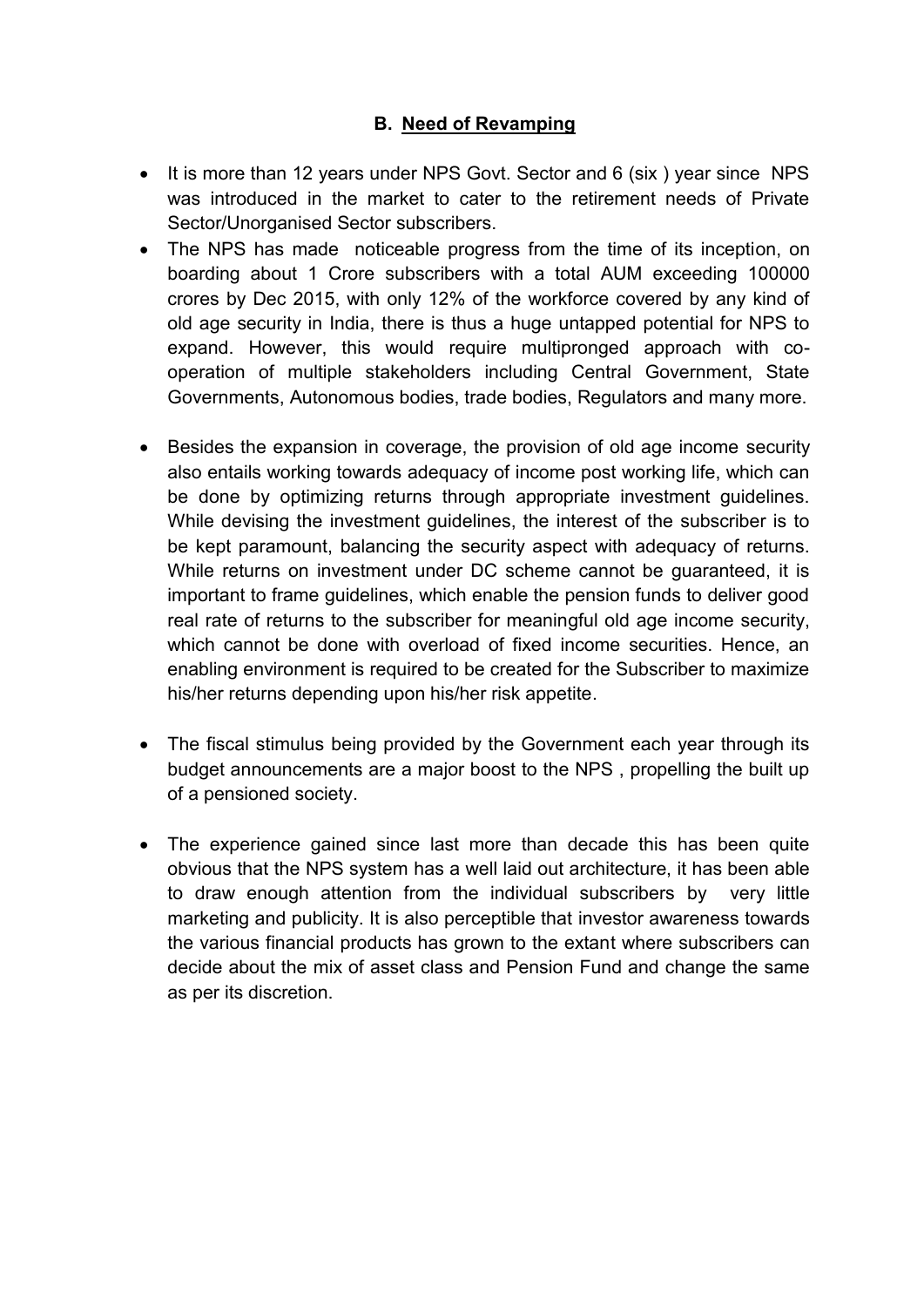### **PROVIDING OPTION OF MORE LIFE CYCLE FUNDS TO THE NPS SUBSCRIBERS**

- 1. The Expert Committee headed by Shri G. N. Bajpai was constituted in September 2014 to review investment guidelines for NPS in Private Sector with various terms of reference. One of the TORs was to reviewing the default scheme viz Life Cycle Fund.
- 2. The recommendations of EXPERT COMMITTEE TO REVIEW INVESTMENT GUIDELINES FOR NPS SCHEMES IN PRIVATE SECTOR handed over its report to PFRDA. The committee has given following deliberation on the said TOR as below:

*"On the road to Prudent investor regime, the Regulator may, in the interim allow introduction of a few new schemes to test the risk appetite of the subscribers and build their confidence in asset classes perceived to be riskier viz Equity through the life Cycle fund approach. While the existing life cycle Fund shall continue to be the one with maximum investment in equity pegged at 50% (option LC50), more life cycle funds (at least two more to begin with) may be introduced keeping the core principle of "decreasing risk appetite with increasing age" intact with lower and higher ceilings in Equity to cater to both conservative subscriber and subscriber with a higher risk appetite."*

3. Further, one of the measure suggested by the said committee is to shift away from the fixed income fixated investment pattern and allowing more play to pension fund managers in equity, as a part of first phase to move to Prudential investor regime:-

*"Allowing floating of life cycle funds with equity cap at 75%".* 

4. Presently, NPS provides Life Cycle Fund option to the NPS subscriber with equity allocation up to 35 years is 50%. The agewise allocation of the Fund in these two Life Cycle Fund across the asset class 'E' , 'C' and 'G' is as under:-

| Age               | <b>Asset</b><br><b>Class E</b> | Asset<br><b>Class C</b> | <b>Asset</b><br><b>Class G</b> |
|-------------------|--------------------------------|-------------------------|--------------------------------|
| Up to 35<br>years | 50%                            | 30%                     | 20%                            |
| 36 years          | 48%                            | 29%                     | 23%                            |
| 37 years          | 46%                            | 28%                     | 26%                            |

#### **Table:-1**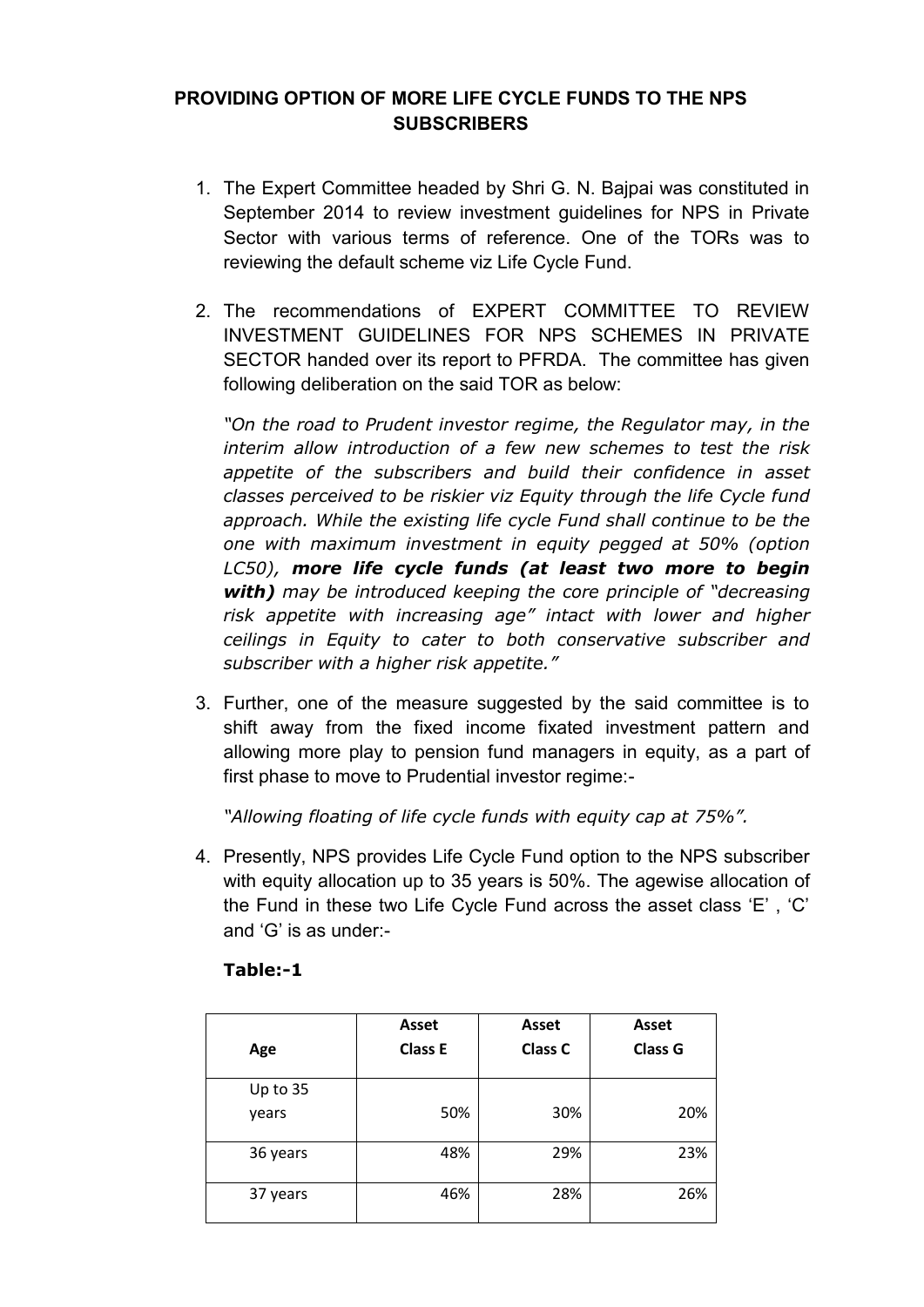| 38 years | 44% | 27% | 29% |
|----------|-----|-----|-----|
| 39 years | 42% | 26% | 32% |
| 40 years | 40% | 25% | 35% |
| 41 years | 38% | 24% | 38% |
| 42 years | 36% | 23% | 41% |
| 43 years | 34% | 22% | 44% |
| 44 years | 32% | 21% | 47% |
| 45 years | 30% | 20% | 50% |
| 46 years | 28% | 19% | 53% |
| 47 years | 26% | 18% | 56% |
| 48 years | 24% | 17% | 59% |
| 49 years | 22% | 16% | 62% |
| 50 years | 20% | 15% | 65% |
| 51 years | 18% | 14% | 68% |
| 52 years | 16% | 13% | 71% |
| 53 years | 14% | 12% | 74% |
| 54 years | 12% | 11% | 77% |
| 55 years | 10% | 10% | 80% |

**1.** In view of the para 2 & para 3 above, we have designed two more Life Cycle Fund may be called as "Aggressive Life Cycle Fund" with equity allocation of 75% at the age of 35 years and "Conservative Life Cycle Fund" with equity allocation of 25% at the age of 35 years. The proposed agewise allocation of the Fund in these two Life Cycle Fund across the asset class 'E' , 'C' and 'G' is as under:- **Table:-2** 

| <b>Aggressive Life Cycle Fund</b> |                      |                         |                      |
|-----------------------------------|----------------------|-------------------------|----------------------|
| Age                               | <b>Asset Class E</b> | Asset<br><b>Class C</b> | <b>Asset Class G</b> |
| Up to 35 years                    | 75%                  | 10%                     | 15%                  |
| 36 years                          | 71%                  | 11%                     | 18%                  |
| 37 years                          | 67%                  | 12%                     | 21%                  |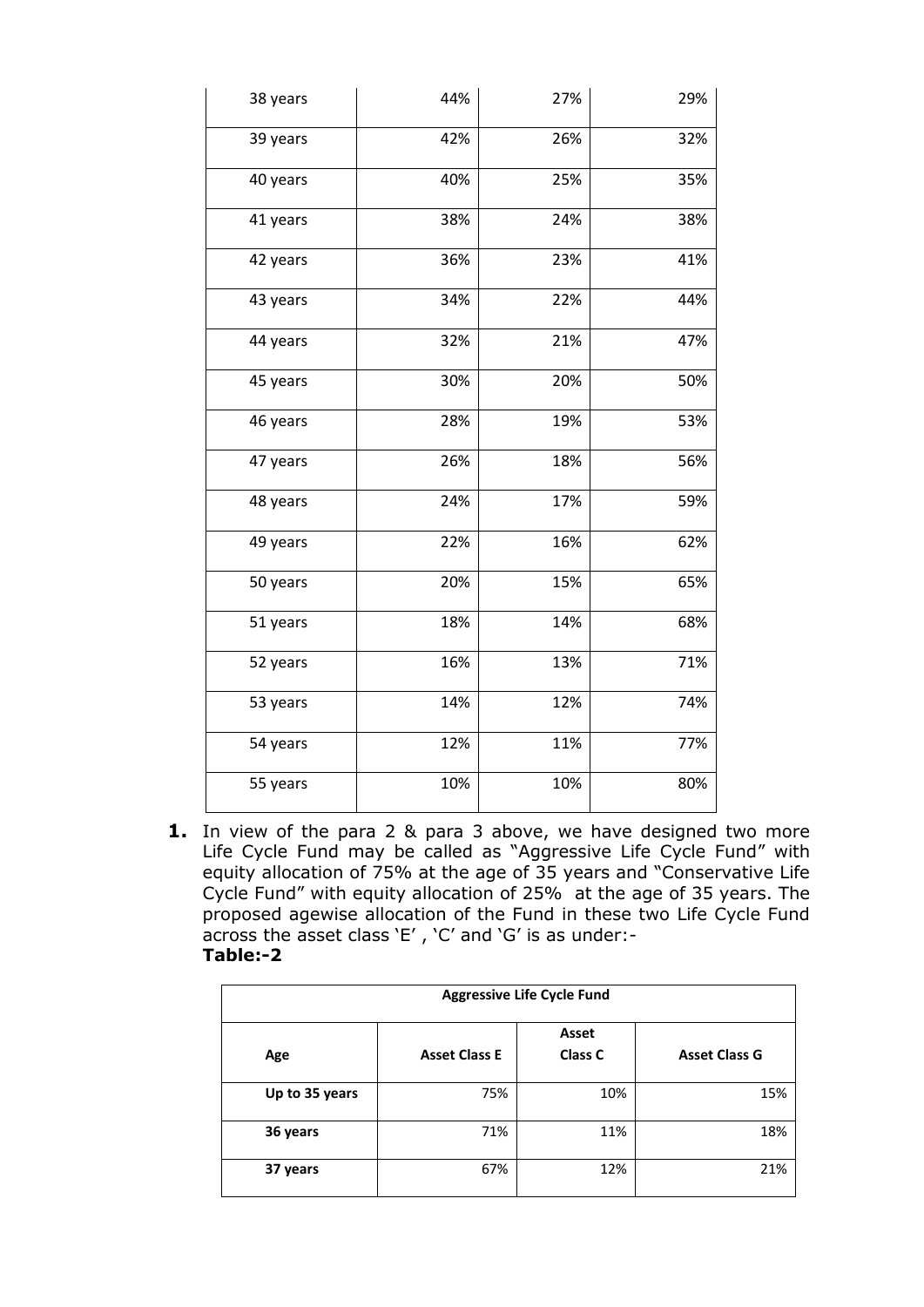| 38 years | 63% | 13% | 24% |
|----------|-----|-----|-----|
| 39 years | 59% | 14% | 27% |
| 40 years | 55% | 15% | 30% |
| 41 years | 51% | 16% | 33% |
| 42 years | 47% | 17% | 36% |
| 43 years | 43% | 18% | 39% |
| 44 years | 39% | 19% | 42% |
| 45 years | 35% | 20% | 45% |
| 46 years | 32% | 20% | 48% |
| 47 years | 29% | 20% | 51% |
| 48 years | 26% | 20% | 54% |
| 49 years | 23% | 20% | 57% |
| 50 years | 20% | 20% | 60% |
| 51 years | 19% | 18% | 63% |
| 52 years | 18% | 16% | 66% |
| 53 years | 17% | 14% | 69% |
| 54 years | 16% | 12% | 72% |
| 55 years | 15% | 10% | 75% |

### **Table:-3**

| <b>Conservative Life Cycle Fund</b> |                |                |                |
|-------------------------------------|----------------|----------------|----------------|
|                                     | Asset          | <b>Asset</b>   | <b>Asset</b>   |
| Age                                 | <b>Class E</b> | <b>Class C</b> | <b>Class G</b> |
| Up to 35                            |                |                |                |
| years                               | 25%            | 45%            | 30%            |
| 36 years                            | 24%            | 43%            | 33%            |
| 37 years                            | 23%            | 41%            | 36%            |
| 38 years                            | 22%            | 39%            | 39%            |
| 39 years                            | 21%            | 37%            | 42%            |
| 40 years                            | 20%            | 35%            | 45%            |
| 41 years                            | 19%            | 33%            | 48%            |